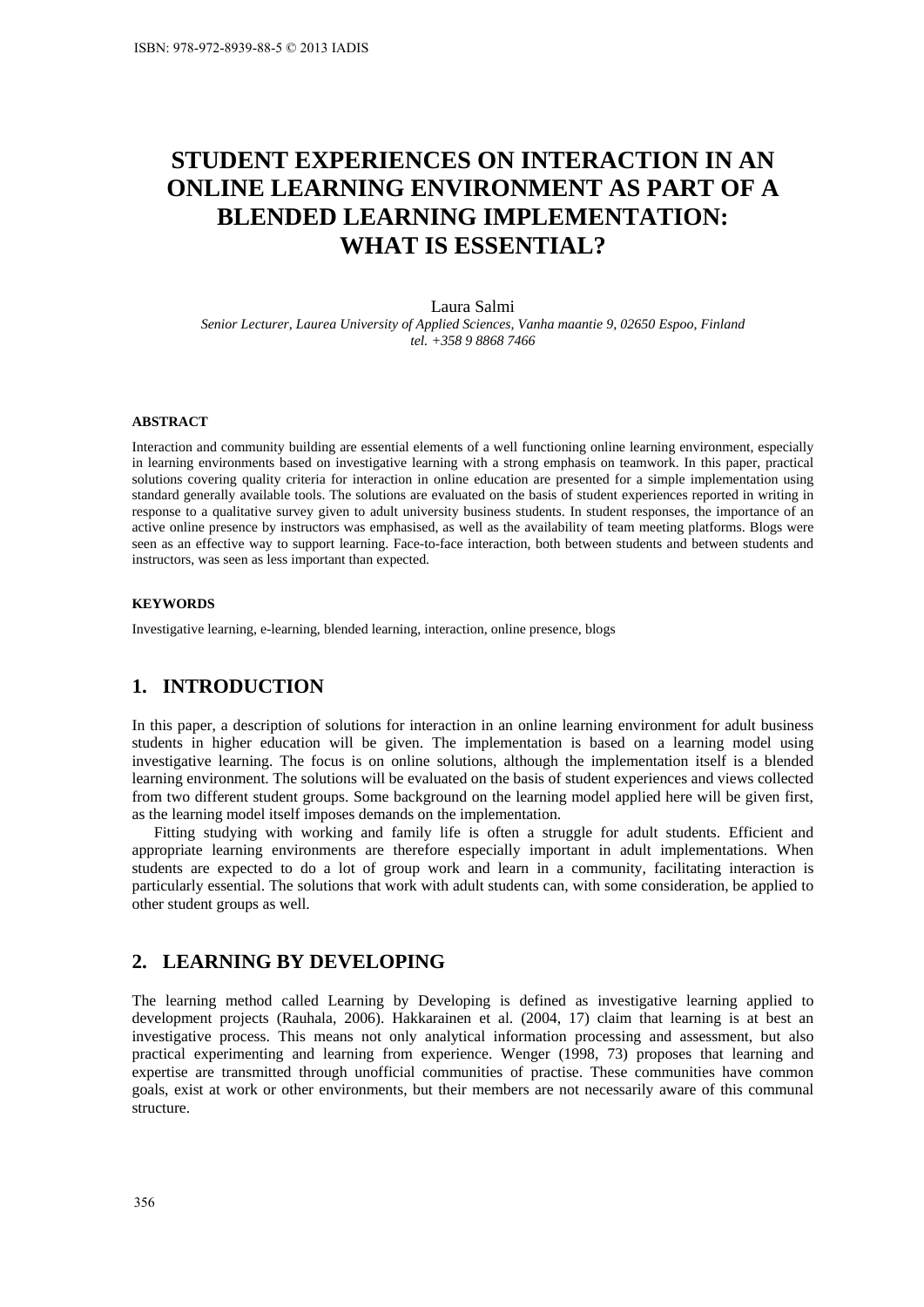One aspect of learning in a community is the sharing of the learning process and its outcomes. Sharing one's expertise provides a forum for testing that expertise and justifying one's viewpoints (Hakkarainen et al., 186). In collaborative problem solving the participants typically adopt different roles and serve their different viewpoints to each other, thus deepening their understanding of the problem (Miyake, 1986). To the individual, the community or the group provides scaffolding, permitting the individual to perform tasks more demanding than would be possible for them by themselves (Brown, 1993, 191).

In authentic situations, contrary to traditional educational environments, there are often no known solutions to the problems. The solutions are always the result of a more thorough process, including the definition, analysis and description of the problem, as well as the choice of suitable methods to be applied (Fränti & Pirinen, 2005, 37). Most of these steps will be omitted when the problem is defined and proposed by the teacher. With this approach, it is hoped that flexible and intuitive problem solving will be achieved, not restricted to specific situations and contexts. This fulfils an important requirement of professional expertise, as defined by Tynjälä (1999, 160-161).

The key concepts behind the Learning by Developing model are authenticity, companionship, an experience-based, investigative approach and creativity (Raij, 2007). Authenticity is achieved through reallife development projects serving outside partners. In practice, this means that students mostly study in teams, carrying out projects. Companionship means shared working, learning and responsibility. Practical experience is the medium through which learning and new knowledge is reflected upon and identified. The investigative approach is the way in which learning is organised, as described above. Creativity is seen in the adoption of new solutions and working methods. An online environment can be a good platform to foster investigative learning. Reeves (1999) describes how the cognitive load of the learner can be deepened by online tools, with the teacher acting in the role of coach. This corresponds exactly to the roles of student and teacher in Learning by Developing.

## **3. ONLINE INTERACTION AND COMMUNITIES**

A sense of community and social presence has been widely acknowledged to be a factor in enhancing both the quality of learning and the motivation to study (Haythornthwaite and Andrews, 2011, 111-112). In establishing an online learning community, different types of interaction play an essential role.

Berge (2002) reminds that interaction cannot be viewed only for its own sake, but in context with the methods and systems available in the given situation. That is also the approach here; the aim is not to provide a general framework but rather to investigate the possibilities and improvement needs in a given environment. The implementation follows the same design as that presented by Berge (2002): aligning learning goals, activities and evaluation, with a learner-centred approach, designed to provide interaction between active and reflective learning. For active learning to be encouraged, interaction needs to be activitybased (Hirumi, 2002).

Hirumi (2002) identifies three levels of interaction: the interaction of the learner with himself (level 1) or with human and non-human resources in the learning environment (level 2). The third level of interaction is a meta-level and describes the interaction of the learner with the e-learning strategy enforced. Although the third level is inevitably present, this paper focuses on level 2 interactions. The second level is comprised of the human interaction between students and of students with teachers, but also of the interaction of students with the content and interface of the learning environment. Other interactions are also possible, e.g. with people outside the learning environment, such as experts or project partners. Second level interaction is the most obvious one because it is related to the most visible parts of online learning if there is to be any interaction, but third level planning is just as important, if not more so, because it is the level that is often neglected when moving instruction online from traditional implementations (Hirumi, 2002). The process of planning and evaluation on online implementations follows quite closely the procedure proposed by Hirumi (2002), with learning goals as a starting point.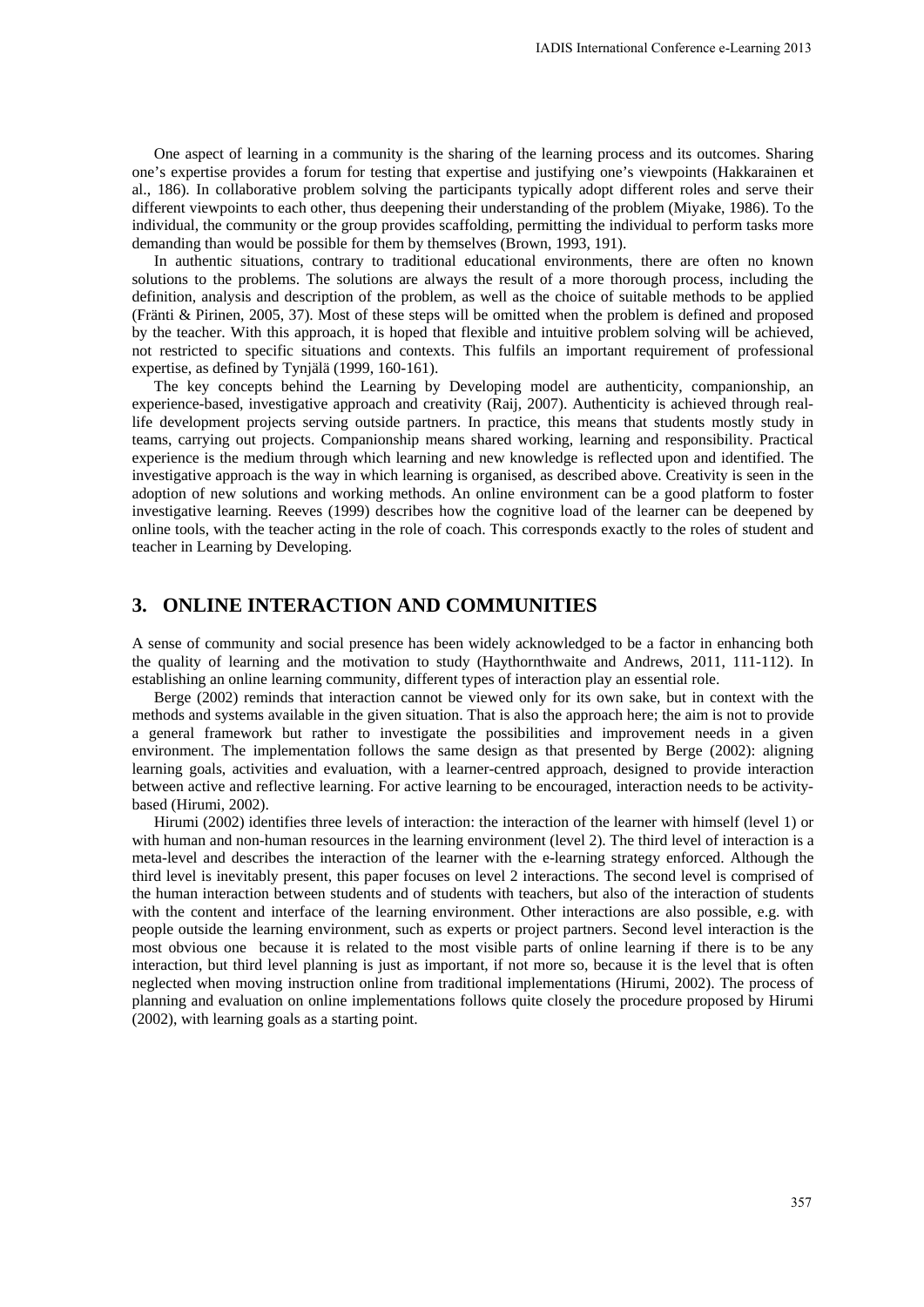## **4. QUALITY CRITERIA IN ONLINE INSTRUCTION AND THEIR APPLICATION TO INTERACTION IN THE LEARNING ENVIRONMENT**

Karjalainen has identified a list of goals to strive for in online education, based on Herrington's three types of approaches to quality in online education: pedagogies, resources and delivery strategies (Herrington et al, 2001). Similar ideas are presented by Berge (2002). Karjalainen establishes the following check list:

1. *A clear and organised structure*. Materials, assignments and activities should be structurally clear and easy to contextualise.

2. *Goal-oriented learning*. Students should know the learning goals and be able to relate them to their own goals.

3. *Authentic activities based on real life situations*. Learning tasks should be inquiry and problem-based and provide a meaningful context for students to develop their skills.

4. *Appreciation, connecting and application of knowledge*. The students' previous knowledge should be recognised and linked to the construction of new knowledge and its application to practice.

5. *Emphasis on collaboration and interaction*. The online material and activities should encourage collaboration and interaction between students, as well as between students and teachers.

6. *Activation*. The material and activities should activate learning.

7. *Learner-centred environment*. Design and implementation should be centred on learning, rather than teaching.

8. *Integrated and well-timed assessment and feedback*. Assessment should support the learning process and feedback should be integrated into the learning activities.

9. *Self-directed learning*. The students should be able to navigate the learning process independently at their own pace. (Karjalainen)

The pedagogical criteria were used to design an online environment as part of a blended learning implementation. All criteria were analysed and broken down into factors that could be used in the online environment to promote the above goals. As the focus of this paper is on interaction, only the fifth criterion will be discussed here. The following solutions were adopted to respond to the need for engaging students in collaboration and interaction.

**Establishing an online presence in the environment**. All teachers' photographs are provided with study unit presentations. The students are asked to upload their own photographs on a presentations page. Photographs are also linked to an online profile, which ensures them being appended to each message a user sends in the environment, whether it be on a bulletin board or as a comment to blog posts. In addition to this, the teachers attempt to show a constant presence online by commenting on students' posts and answering messages when needed.

**Teamwork**. Most assignments are project-based teamwork activities, forcing the students to find ways to work together.

**Teamwork infrastructure**. Student teams have their own folders in the online environment, with tools provided to facilitate interaction, including a discussion board and a video chat room. Additional tools are provided when possible if students express a wish to use them.

**Study unit blogs**. Blogs are used to provide a forum for content and activity-related discussion (as opposed to practical arrangements, for which an ordinary discussion board is used). Students can write blog posts asking questions or seeking clarification for assignments. They can share ideas or help each other with tips or explanations. Teachers use the blog to give feedback on assignments and to give tips or guidance on activities. They also write posts on face-to-face sessions. This serves the purpose of reminding students of the important ideas discussed there and of preparing them for the next teaching sessions.

**Peer assessment**. Making reports visible to all students and asking the students to give feedback on other teams' reports is a way to involve the students more closely in working together and helping each other.

**Virtual group sessions**. An online meeting environment is used for online lectures and guidance meetings.

#### **5. STUDENT EXPERIENCES ON INTERACTION**

Experiences and comments were gathered from students from two groups: first and third year students studying Business Management. The groups have face-to-face teaching about once a month (one evening and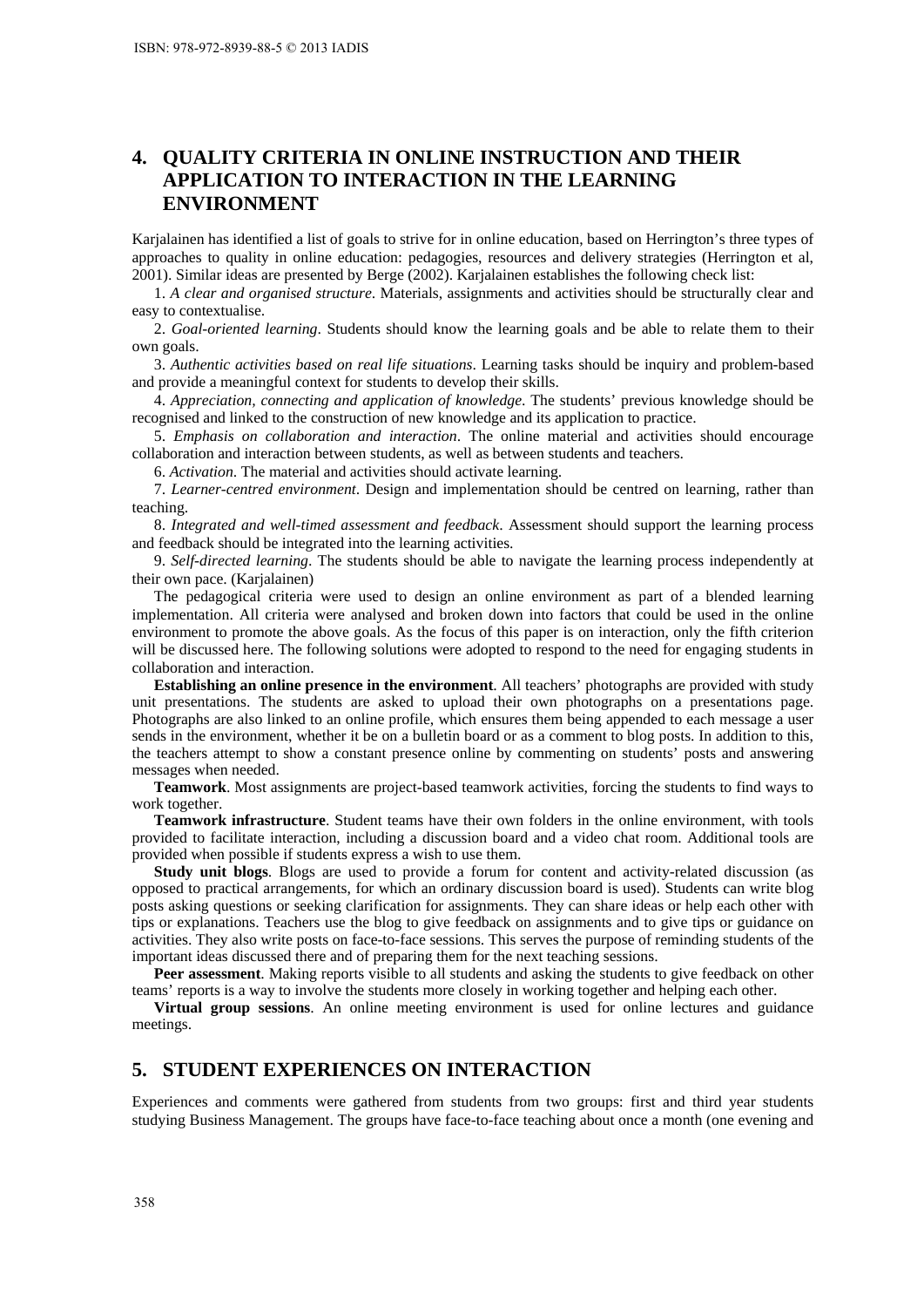two days at a time), while the students work full time and do most of the studying online. Thirteen students participated. They were asked to write freely about their thoughts on online interaction and more specifically about teamwork and about the tools mentioned above. The answers were gathered through an online questionnaire, containing mostly open questions.

Some background questions were asked to establish the students' orientation towards online studies and the learning model used in this context. Most of the students described themselves as being comfortable with studying online and with doing teamwork, although one third stated that they would prefer to study by themselves rather than with others.

#### **5.1 Experiences about Online Teamwork Tools**

The students thought that both advantages and disadvantages of teamwork are magnified in online studying. The advantages associated with teamwork were the support given by teammates, the benefit of having different views into the same topic and the possibility to share the work load with others. There was mainly one negative aspect brought forward: the different goals of team members and different degrees of commitment to the project and to teamwork. Students found it difficult to find ways to control teamwork and influence the team's results if other team members had different views. They also complained about the difficulty to agree on timetables.

When asked about the tools supporting teamwork, the students were almost unanimous in praising the virtual meeting rooms and chat rooms as useful. The frequency of using them differed, however, between teams, from weekly to infrequently. Some had been frustrated by technical difficulties (usually related to microphone use) and had moved to other tools not provided by the university, such as phone conferences or other chat rooms. Several respondents stressed that speech was not a necessary element in team meetings and they appreciated written communication for its precision and unequivocal documentation. The students noted that they frequently used other communication platforms such as Facebook for teamwork.

The students were divided on the usability of virtual meeting platforms for group sessions. Some had positive experiences of them, while others thought virtual meeting rooms were only suited for a few people at a time. The importance of planning the session carefully and having a clear agenda was emphasised by many.

#### **5.2 Blogs**

One of the most useful ways of interacting online seems to be the study unit blog. The students said that the most important online interaction is content-related and the blog was well suited to this. They wished that all questions would be asked through the blogs to make them visible to all and that everyone would share their thoughts on the subjects studied, as they appreciated the different views. The most useful functions in the blogs, according to the students, were tips and clarifications to assignments, the possibility to ask questions and blog posts about past teaching sessions. Also named were feedback posts about assignments and discussions about subject matters with other students.

#### **5.3 Interaction between Students and Teachers**

When asked what kind of interaction the students wished to have with teachers, they said that teachers should above all be regularly present and active. Answering questions promptly is important, as when this does not happen the students have to start sending questions by e-mail, thus removing the benefit of having the answers visible to all. The general opinion seemed to be that face-to-face or even virtual oral interaction with the teacher was not necessary if assignments and instructions were clearly formulated and feedback was well given. The importance of precise and useful feedback came up repeatedly in other contexts as well, as did the importance of well planned activities and assignments and information given in a timely fashion.

The students also expressed some more general views about the learning environment and pedagogy. Several students wrote that in a blended learning setting, face-to-face teaching sessions should really have some added value and not be held just for the sake of meeting and discussing things. This was a little surprising, as there has been an assumption that face-to-face meetings should include some time for discussion and less formal interaction. The students' wish for structured and "efficient" teaching runs counter to the generally accepted view that constructive learning benefits from the sharing of views and at least some degree of freedom in interaction.